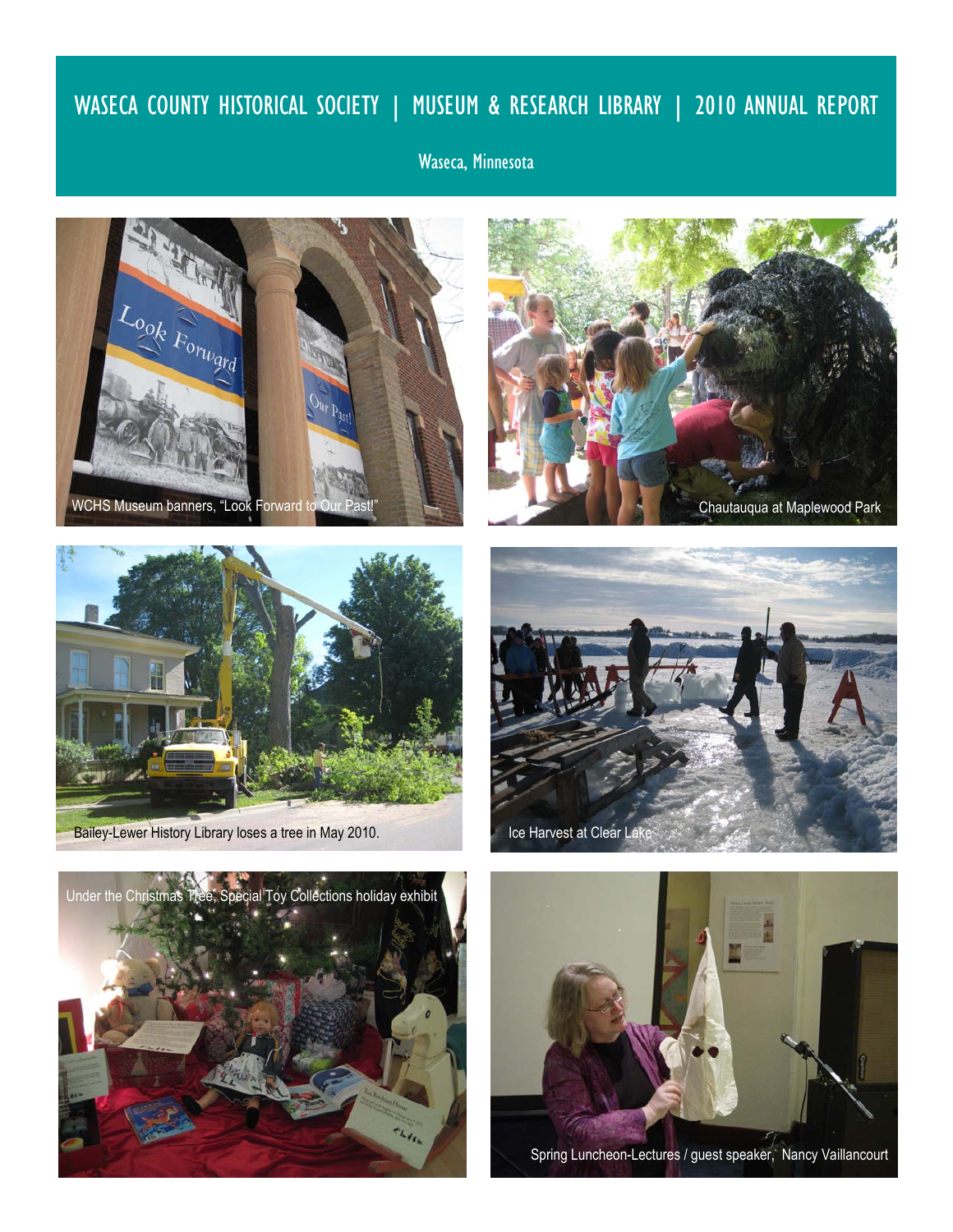### 2010 HIGHLIGHTS

VISION: WCHS will strive to be a financially, self-sustaining organization with an energetic, dynamic membership and the necessary staff and technological capacity to preserve and interpret Waseca County's history into the future- in a manner well-respected by the community and its peers.

### What happened in 2010 and what is its impact

on our immediate future? The staff, board, members and volunteers have worked very hard this year to arrive at year's end under budget; and in fact, in the black!

Despite the recession, despite state legislative bickering, threats/cuts to LGA, and eroding support from the City, we have continued to maintain. Above all we continue to follow our mission and vision. 2010 was the first full year of closed Mondays. This caused minor inconvenience, and in fact, it's a quiet extra day for staff when necessary. Our hope is still to be open on a partial–year schedule of Saturdays, though this is still in development. **The website is, however, accessible 24/7.** Our hope is that funding could become more secure, so that staff could spend more time on programming, interpretation, exhibits, and less time on fundraising and development. All of this cannot go forward at the same time with only a part-time staff. And so part of the year we work on development, and what's left over is spent on interpretation and program development. Ideally, it would be great to expand staffing, as WCHS is a professional museum and historical research library. In the past and for the present, we rely on our volunteers.

Our seven endowment funds at the Waseca Area Foundation provide annual interest income. We continue to encourage growth of our endowments for obvious reasons—to someday provide that greater financial security. It is important to note also, that it will always be necessary for members to "own" and "share" in the support of their local history—*that's what makes a healthy nonprofit organization.* And that is our message to all of our funders. We are especially grateful for the existence of the Waseca Area Foundation and the E.F. Johnson Foundation in our community. What great work is accomplished representing so much generosity in our community.

Improvements were made to all of

our buildings: **Hodgson Hall** improved the most with a new, larger south entrance. We welcomed thousands of visitors to our "Out to the Lake, the History of Clear Lake" exhibit. **The Bailey-Lewer History Library** got improvements on its front and back porches. Last spring the very old tree just east of the front porch was removed, as there was a danger of that tree falling onto the library. Sure enough, when the tree service started cutting into the main trunk, a hoard of bats came flying out of the *hollow* trunk. The tree was nearly completely hollow throughout, and would have fallen over easily with the next big wind!

### 2010 BOARD OF DIRECTORS

Jim Tippy, President Jim King, Vice-President Boyd Abbe, Secretary Tom Piche, Treasurer Rod Searle, Campaign Chair Jim Peterson, Waseca County Al Rose, City of Waseca Rev. Charles Espe Henry Lewer Jean Lundquist Neta Oelke Scott Roemhildt Jerry Rutledge Don Wynnemer Don Zwach

### WCHS STAFF

Joan Mooney, Co-Director-Programs/Research Sheila Morris, Co-Director-Development/Exhibits Pauline Fenelon, Artifacts/Library Vanessa Zimprich, Artifacts/Website Linda Taylor, Research Nancy Nelson-Deppe, Bookkeeper



The board of directors was busy in 2010 working to make WCHS more accountable, achieving standards, approving policy. They designated funds from the 150th Capital Campaign for a Maintenance Fund, and also a modest Operations Reserve Fund. And during 2009-2010 the board continued the planning for a Lift to the balcony level and a mainfloor accessible rest room—making the Museum ADA compliant. Architect, Bryan Paulson, was hired to help with the planning and the grant application to the Legacy Fund was written to fund the project. *Approval is pending*. Even with approval, the project would not start before Spring 2012 or even later.

 WCHS was able to maintain its annual event schedule—Ice Harvest, Spring Luncheon/ Lectures, Chautauqua, County Fair, and exhibits --and a few new things were tried--the Tag-Along Tours in the Fall, and a special lecture by Waseca native, Peter Georgas, last August. Georgas's lecture brought out many elder residents who remembered vividly the impact of the Schuch murders on Waseca County. It was obvious the crime was still in peoples' memory and imagination, as over 100 people came that evening, including Schuch family descendants. The impact of that lecture inspired the Tag-Along Tour to the Schuch family farm and other historical sites in the county.

 The Spring Luncheon-Lectures were very informative and unexpected this year. **Nancy Vaillancourt** gave a presentation about the Ku Klux Klan in Minnesota! Then **Brian Peterson**  spoke about his beautiful black and white photographs and narratives of people around the state, expressions about their favorite land! Our own Rod Searle was featured in photographs, and a narrative by his son Newell Searle. In May, **Raye Eighmey** talked about how food won the war, WWI, that is.

 After the success of the Doll House Walk in 2009-2010, we were ready for Spring, and thus, created "For the Birds" a whimsical look at

things, words, trivia and Waseca County history connected to the concept and word—*bird*. It was a lot of fun! For our holiday open house, we organized another community participation exhibit—"Under the Christmas Tree—Very Special Toys." This was a meaningful exhibit, sharing our old dolls, toys, trains, trucks, and a few dollhouses—with very special stories and memories.

Non-profits rely on numbers, to show value and impact to funders, to be accountable. The number of volunteers—192, and volunteer hours—2,352. Several volunteer efforts stand out in 2010: **Don Siems**, retired WHS Industrial Arts instructor, completely overhauled our 1920s sock knitting machine. And **Karl Jones** repaired our Waldorf Café jukebox, spending many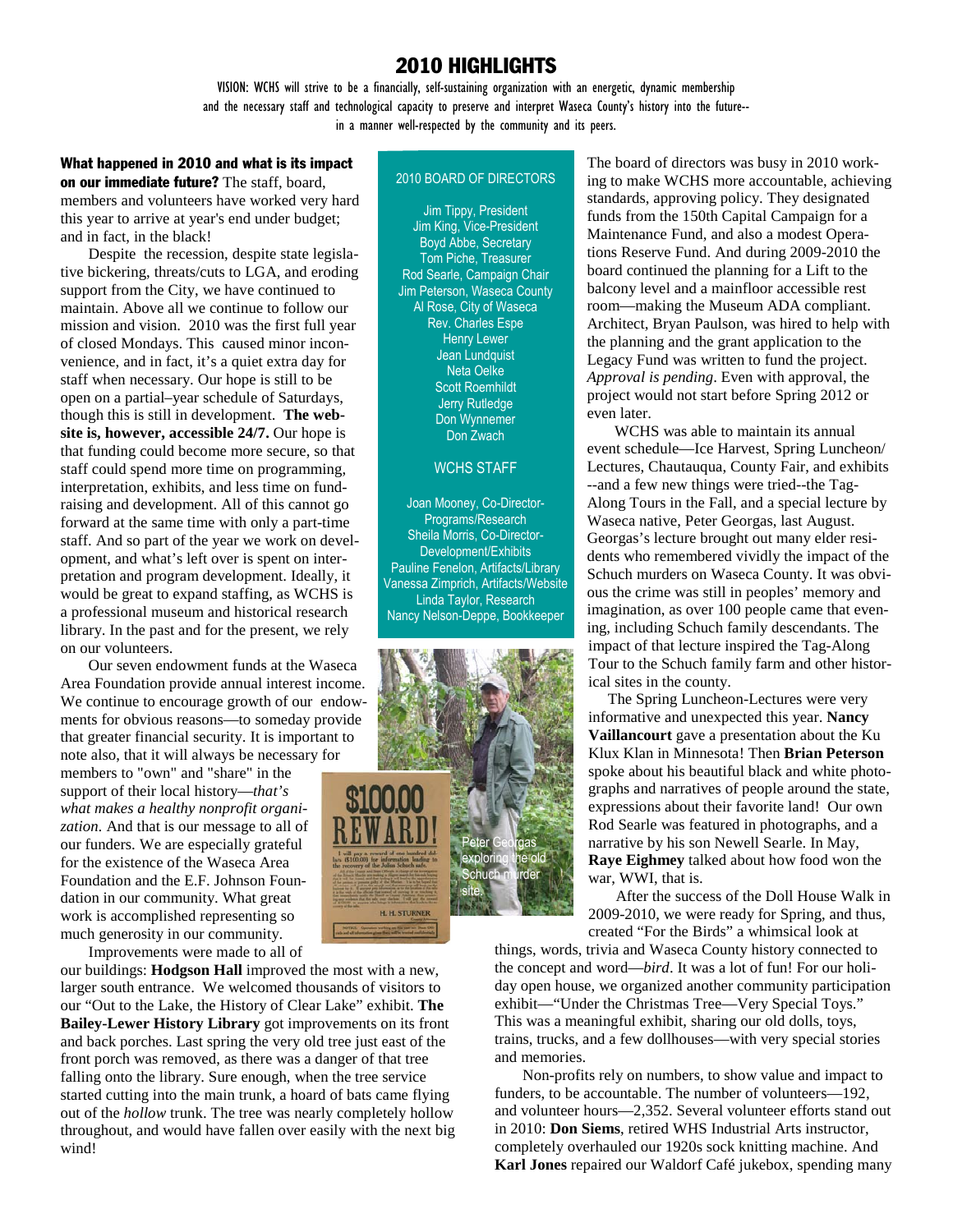long days. And again this year, we acknowledge the consistent support by our board member, **Don Wynnemer**. His hours as Building Committee Chair and for "anything that needs to be built or fixed" is matched by his former employer, Exxon-Mobil. And, **Rod and Ruth Searle**, continue to volunteer eve-



ry week to archive and assist with artifact processing.

 Membership is steady, but it needs to grow! We contact lapsed members *monthly* instead of quarterly to renew. Interestingly, online membership is finally showing significant growth during the first quarter of 2011. We have a solid base of members who faithfully renew every year. At year's end WCHS is still nervous as the 2011 Minnesota State Legislative session seems hopelessly stalemated. Their decisions regarding LGA, Legacy Funding, public education, health insurance, etc. will impact everyone. We hope that you are staying up on these important issues. Waseca County has been consistently supportive, as we maintain

those County records and history. The township boards are supportive also, in varying capacities. City support depends on that LGA decision and Council priorities. The City of Waseca support continues to decrease. If financial support from Appropriations diminishes, WCHS will have no choice but to depend more and more on donations, membership growth and fundraising for Operations and any hope of growing. Currently, the Legacy Funds *do not support Operations*. And contrary to some beliefs, the State Historical Society does not financially support local historical societies. For a full explanation of how WCHS is funded, please stop in and pick up our brochure, *Looking Up—How WCHS is Funded.* 

We want to thank all of our donors, our grantors, our members, our staff, and our board of directors—for continuous and faithful support through another year on behalf of Waseca County history.

*Co-Executive Directors-Joan Mooney & Sheila Morris*





History of Clear Lake exhibit at Hodgson Hall at the County Fair







Baptism River Ramblers at Chautauqua in Maplewood Park

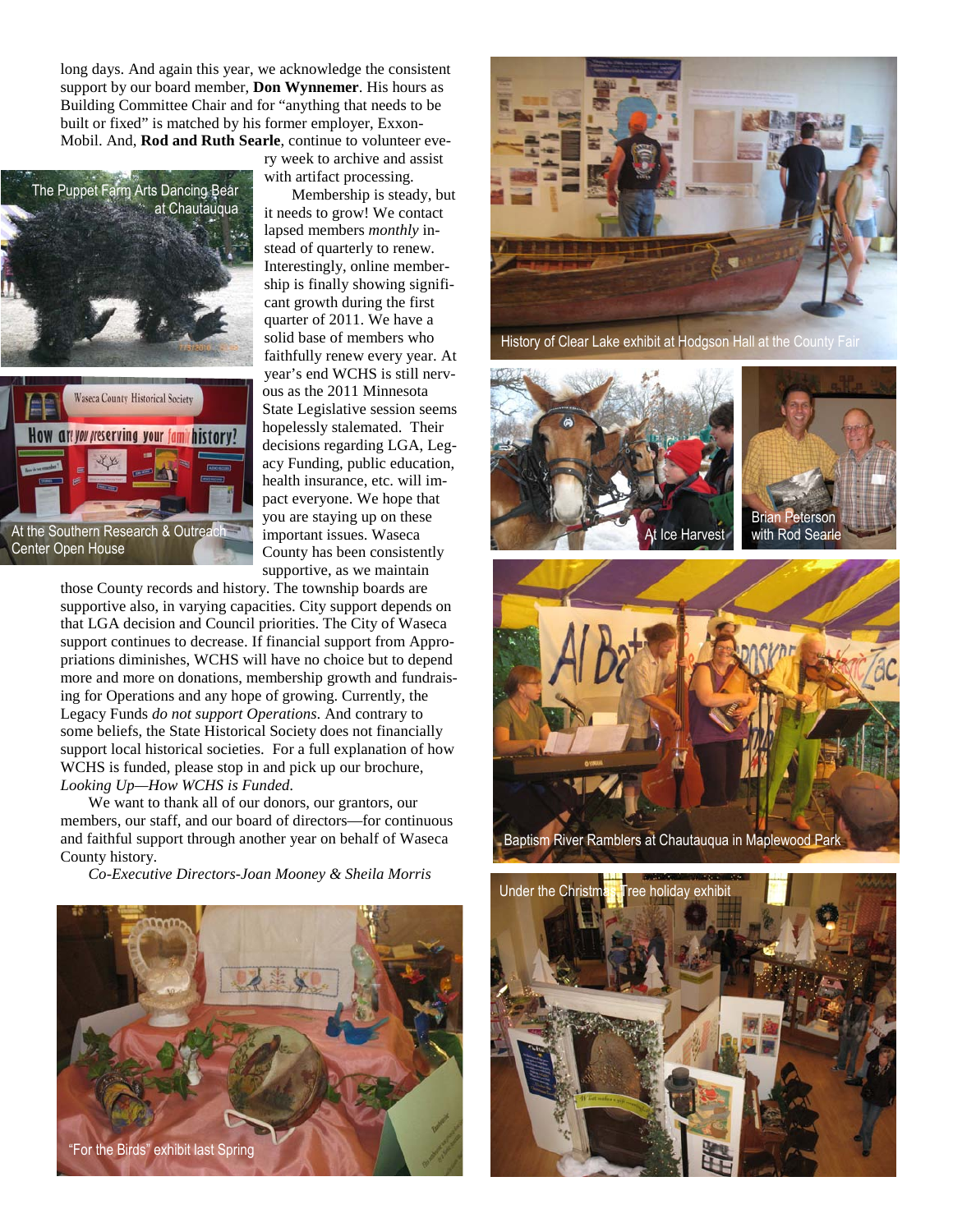## CONTRIBUTORS . . . MEMORIALS . . . HONORARIUMS . . . NEW & RENEWED MEMBERS

#### **Donations, Restricted**

Brown Printing, for Leroy Shield event Connors, Mike/The Southern Minny Buzz Hunter, Robert, 150<sup>th</sup> Capital Campaign Morris, Rick & Sheila, 150th Capital Campaign Moriarty, Dorothy, to the Frank & Barbara Goodspeed Memorial Fund Roundbank, for County Fair exhibit Goin' to the Lake banner Voss, Rich/SignPro, for History of Clear Lake exhibit banner Waseca Public Schools ISD #849, for Ice Harvest Zwach, Don, for Bailey-Lewer Library **Donations, Unrestricted**  Allen, Mary Anne McKenna Anonymous Blashack, Bill Borgmann, Laura & Ken

Brown Printing Chaffin, Lois & Bob ExxonMobil, for matching volunteer hours of Don Wynnemer Georgas, Peter & Peggy Gleason, Jane Groh, Bill & Cindy/Edward D. Jones Halvorson, Mike & Jean Hecht, Michael Hecht, Sigri Hoversten, Patti & Bill Itron Employees' Used Book Sales Janesville Community Chest Maidl, Charlie MRCI-Mankato Rehabilitation Center, Inc. New Richland Historical Society Purcell, Ron & Pat Rethwill, Dr. Wes Selvik, Luella Welch, Janet Wendland, Helen & Ken West, Tom & Francie White, Millie Wynnemer, Don & Margaret Zwach, Don

#### **Give to the Max Day**

**Nov 12, 2010: \$1,160**  Anonymous Anonymous Anonymous Berger, Doris Fostveit, Donna Collum, Debra Jene Finley, Mike & Linda Friedl, Barbara Hintz, Joanne L. Hunter, Robert D. Kiesler, Barbara & Kal King, James & Barbara Linde, Evelyn E. Rutledge, Jerry & Linda Ryan, Thomas L. Strand, Mel Taylor, Linda Tippy, James W. & Moira Velett, Laurie Waldron, Carolyn M. Welch, Janet R. Wick, Ralph B.

#### **Memorials, Unrestricted**

**In memory of Richard Markus**  by Francis Fitzsimmons by Barbara Berringer **In memory of Don Wobschall**  by Donna Fostveit **In memory of Lydia Owens**  by Jack and Jane Kolars **In memory of Mabel Priebe**  by Gene and Kathy Rosenthal **In memory of Ethel Ferch**  by the family of Ethel Ferch by Donna Fostveit **In memory of Donna McLoone**  by Donna Fostveit **In memory of Dwain D. Nelson**  by Donna Fostveit by Jeanette Rosenthal by Henry & Phyllis Lewer **In memory of Raymond Sutter**  by Donna Fostveit **In memory of Doris Born**  by Donna Fostveit by Henry & Phyllis Lewer **In memory of Clara Barbknecht**  by Gene & Kathy Rosenthal **In memory of Willard Seeward**  by Evelyn Linde **In memory of Tom Bagan**  by Donna Fostveit **In memory of Myra Buker**  by Jeanette Rosenthal **In memory of Margaret Cliff**  by Donna Fostveit **In memory of Mary Ann (Ward) McKenna**  by the McKenna family **In memory of Roland Dahnert**  by Evelyn Linde by Jeanette Rosenthal by Sigri Hecht, Michael Hecht and Miles Hecht by Gary and Barb Paulson **In memory of Muriel F. Deike**  by Donna Fostveit **In memory of Kari Klug Rasmussen**  by Donna Fostveit **In memory of Bonnie Born**  by Phyllis Lewer by Donna Fostveit **In memory of Lester Reinhardt**  by Sigri Hecht **In memory of Neil Knauss**  by Linda Knauss and family **In memory of Berniece Patten**  by Donna Fostveit **In memory of Noreen Bartelt**  by Donna Fostveit **In memory of Norma Jackson**  by Donna Fostveit **In memory of Lester Quitney**  by Donna Fostveit **In memory of Cletus Wendinger**  by Sigri Hecht **In memory of Carol Fell**  by Pearl Hoversten by Jeanette Rosenthal by Jean & Ole Lundquist **In memoryof Benjamin & Leonora Minges Bethke** by Charles "Pete" Bethke

**In memory of Diane Nelson**  by Donna Fostveit

by Pearl Hoversten

**In memory of Manley Youngberg** 

**In memory of Errell F. (Dick) and Julie Wynnemer**  by Jody Wynnemer **In memory of Warren H. "Zonie" Latourelle**  by Mary Herbst and Ivalee Clark **In memory of Eugene Powell**  by Carol Wobschall by Jeanette Rosenthal **In memory of Elmer Minske**  by Jack and Jane Kolars **In memory of Dorothy Powell**  by Donna Fostveit by Carol Wobschall **In memory of Leonard Ketchum**  by Bob & Janette Larson **In memory of Addis Jeno**  by Kathy Rosenthal **In memory of Grace Rudlang**  by Donna Fostveit **In memory of Donald Zimmerman**  by Peter & Annette Zimmerman by Carol Wobschall **In memory of Beverly Wadd**  by Donna Fostveit **In memory of Keith Phelps**  by Donna Fostveit **In memory of Esther Eustice**  by Rebecca Bruner **In memory of John Arthur Mulcahey** by Norma Witt

#### **Memorials, Restricted**

**In memory of Richard Markus**  by Jerry and Linda Rutledge, to the Phil Allen Fund by Elizabeth Markus, to the WCHS Endowment Fund **In memory of Berniece Patten**  by Bob & Janette Larson, to Research **In memory of Noreen Bartelt**  by Bob & Janette Larson, to Research **In memory of Maury Adams**  by Mary L. Allen, to the Phil Allen Fund

### **Honorariums, Unrestricted**

**In honor of Rod Searle's birthday**  by Dave Dunn by Andrew S. Pang **In honor of Don Wynnemer**  by Dave Dunn **In honor of Don & Margaret Wynnemer**  by Suzanne Born **In memory of the Waseca Garden Club**  by Bill & Patti Hoversten

#### **Honorariums, Restricted**

**In honor of Rod Searle's birthday**  by Mary L. Allen, to the Phil Allen Fund by Jane Dunn, for the Phil Allen Fund

#### **Grants Received, Restricted**

Alliance Pipeline grant, for technology upgrade (\$2,600) PLRAC for Spring Lunch-Lecture Series (\$1,200) PLRAC for Chautauqua (\$600) PLRAC for 2011 Chautauqua (\$3,200) E.F. Johnson Foundation, for 2011 Chautauqua (\$6,000)

#### **Appropriations**

Waseca County (\$60,000) City of Waseca (\$4,500-from 2009) City of Waseca (\$6,016-2010 Budget) City of Janesville (\$1,000-from 2009) City of New Richland (\$300) Alton Township (\$300) Blooming Grove Township (\$250) Blooming Grove All-In-One-Fund (\$141) Byron Township (\$150) New Richland Township (\$200) Vivian Township \$200 Wilton Township (\$300)

#### **Lifetime Memberships**

*\*New in 2010 \*\*Deceased* Allen, Mary Britton, Marj & Joe Brown Printing Brown, Wayne "Bumps" Brynildson, Gladys Cooper, Gus Corchran, Liz Dahl, Robert M. Fette, Leo J. & Shirley First National Bank Fitzsimmons, Francis M. Fostveit, Donna Gores, Mariorie L. Haley, Sharon Hecht, Sigri Horner, Margaret Hodgson Johnson, Ronald J. **McCarthy, Jean M. & George B.\***  Markus, Richard\*\* Moriarty, Dorothy Oelke, Neta Rethwill, Dr. Wesley H. Roundbank Rutledge, Jerry & Linda Searle, Rod & Ruth Sheeran, Betty & Bob Strand, Mel Swenson, Virginia M. Tippy, Jim & Moira Wick, Bruce & Lorraine **Winegar, George & Sharlene\***  Wynnemer, Don and Margaret

## NEW & RENEWED **MEMBERSHIPS**

*Memberships occuring in the 2010 calendar year—Space does not allow the listing of all 660 current WCHS members.* 

Affeldt, Jean Amsrud, Mary Anderson, Alyssa Anderson, Julie & Jim Arndt, Margie Arvesen, Eileen Bagne, Myrwood & Helen Baker, Dale Balke, Sidonia Barber, James C.& Edith Barden, Pete & Anne Beckmann, Manny & Pat Bendix, John & Deanna Bentley, Bethel & Robert Berger, Doris Berrie, Ann Beseler, Sharon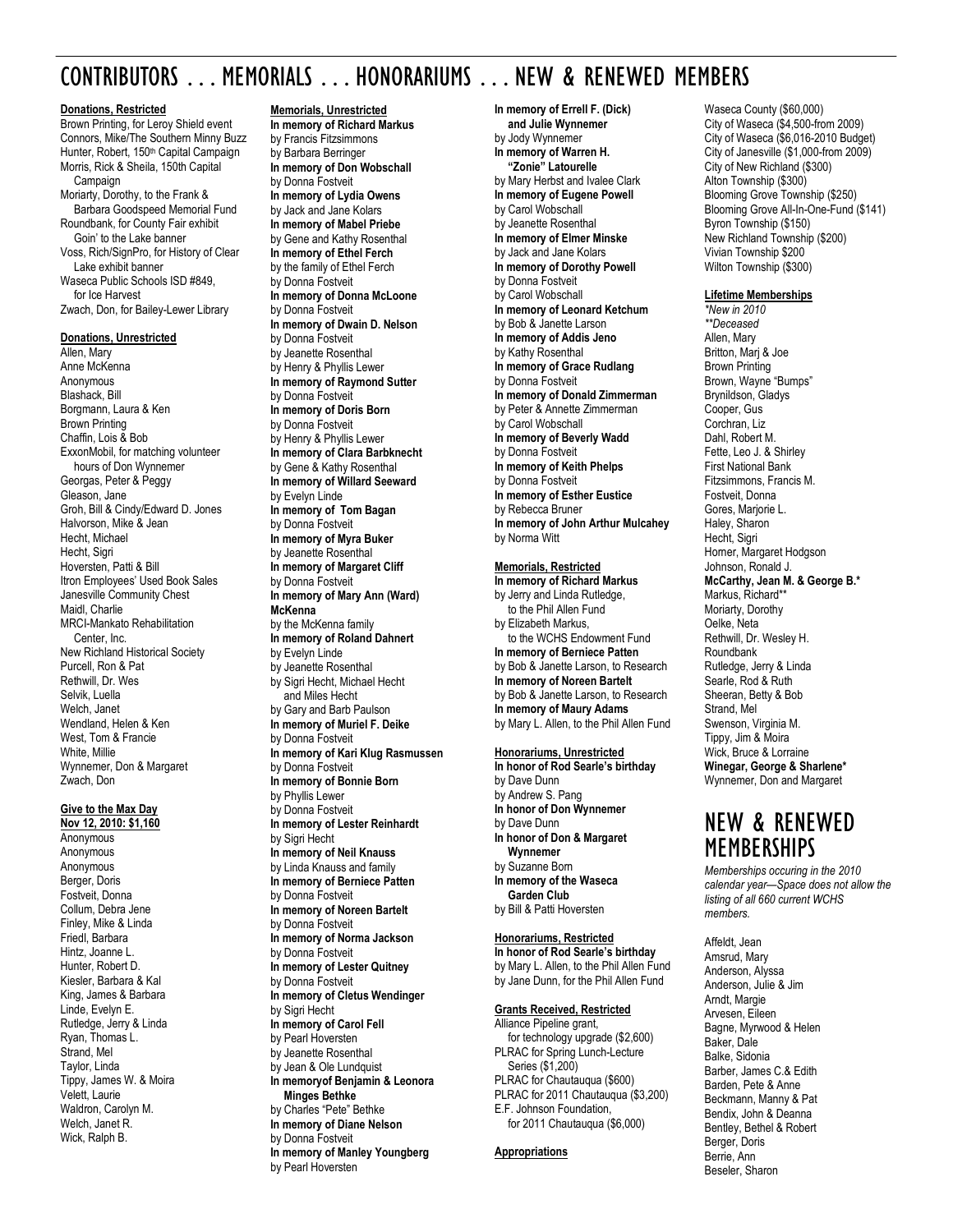Blixt, Charles Blume, Marilyn Blunck, Doris Borgmann, Laura "Pug" Born, Donald E. Born, Linda Bowe, Brian Britton, Joe & Marj Bruner, Rebecca & Thomas Buchler, Laura Buesing, Orville Burns, Bill Buum, Karen & Marty Byrne, Margaret J. Byrne, Robert Byron, Jean Carlson, Mary E. Chaffin, Lois & Bob Clasen, Joan Cochrane, Margaret & David Collins, Larry Conway, Steve Coyer, Gayle Crawford, Sharon L. Cunningham, Sheila Curran, Helen Cypher, Lynda Danna, Susan Dehnert, Monty & Barbara DeLaitsch, Steve & MaryJo Deppe, Nancy Nelson Dettmer, Abby & Matt Devereaux, Lora Dobberstein, Deb & Gary Draheim, Ardella Dosh, Millie Dressler, Paul & Carol Duggan, Chris Evanson, Kristi Ewert, Lavern & Margaret Family Search-Library Rights Fell, June Fenelon, Kari Fenelon, Pauline Fischer, Larry & Marian Flood, Karen Flor, Dr. Tim & Margaret Foels, Arlene Foels, Kim & Ron Fog, Pete & Verna Ford, Carol Forrest, Daniel F. Forrest, Sally Forsythe, Diane & Rick Fox, James & Elaine Fredrick, Pamela Friedl, Barbara Gallagher, Bonnie Gauger, Barb Geving, Georgia Gibson, James Gigeay, Dorothy Gilomen,Carollea Grable, Suzanne Graham, Barbara M. Grant, Linda Gutfleisch, John & Tracy Groskreutz, Dale Guggisberg, Jane R. & Jerry Hager, Ruth Ann Halstead, Robert & Carol Halvorson, Mike & Jean Hansen, Pastor Nancy & Wayne Harguth, Char Harguth, Dorothy Hecht, Michael Hedstrom, Karen

Herme, Barbara Hildebrandt, Anita Hirscher, David A. Hodapp, Francis Hoffman, Betty L. Holman, Thomas Holmquist, Harlan Hovelsrud, Sue & Neil Hoversten, Patti & Bill Jackson, Carol Jacobson, Robin Jeddeloh, Irene Jewison, Joe & Rosela Johnson, Brad Johnson, Bruce Johnson, Cynthia Johnson, David Johnson, Judeen O. Johnson, Michelle Jones, Karl Kahnke, Nancy Kamm, Becky Kanewischer, Trevor & Amanda Kastner, Bonnie Keeley, Theodore & Norine Kolars, Jane K. Koplen, Jeff & Susan Kramer, Merila & John Krienke, Warren Lamson, Barbara Larson, Janette & Robert Lechner, Karen Lemke, Catherine Linde, Evelyn Lindner, Kathy Lucas, Charles-Waseca Alumns Lundquist, Jean & Ole Madel, R.P. & Mary Ann Maidl, Charlie Marzinske, Jill Masberg, Patricia Matz, John R. & LaVonne Mathiasen, Marcia McCarthy, George & Jean McColley, Dallas McEwen, Alice McIntire, Homer & Betty McKinley, Kathleen & Dale McRaith, Dan & Sue Meyer, Clark Meyer, Marlene Miller, Al & Donna Miller, Bethel L. Miller, Jean & Robert Miller, Jeremiah Miller, Sarah Behrns Moorman, Joanne Morcom, Celeste Morris, Sheila & Rick Morrissey, W.M. "Mike" Neidt, Millicent Nibler, N. Ione Norman, Beverlee Palecek, Andrew Peterson, Arlene Piche, Tom & Cindy Pommerenke, Gloria Prail, Bob and Jan Proechel, Lori Purcell, Ron & Pat Querna, Marie Rampanelli, Jessica Randall, Gyles Raymond, Ellen Reak, Bonnie Richard, Deborah

Roe, Helen

Rose, Allan & Val Rosenthal, Carol Rosenthal, Gregg & Annette Rosenthal, Jeanette Rosenthal, Kathy Routh, Warren & Susan Rudolph, Janet Sanders, Wayne Scheffler, Charlene Schmidt, Robert Schroeder, John Schweer, Robert H. Selvik, Luella Sexton, Richard Shepard, Doug Siefkes, Phyllis Siems, Don Sinn, Margaret Smith, Martin Smith, Wilda & Keith Srp, Roy State Bank of New Richland Stender, Barbara Stenzel, Laurie H. Stindt, Loraine Sutlief, JoAnn Sward, Tracy Taylor, Gary & Linda Teskey, John & Marilyn Tlougan, Les & Karen Toner, Thomas Turner, Marilynn Turnquist, Helen Twisselman, Alan Velett, Laurie Waggoner, Linda Walker, Roberta Ward, Paul & Doris Webber, Wendy Welch, Eugene Wendland, Brad Wendland, Ken & Helen Wendt, Caryn West, Tom & Francie Westhoff, Marilyn White, Millie Wildgrube, Barb Wildgrube, Bev Williams, Jack & Mary Winegar, George & Sharlene Witt, Gene & Fauniece Witt, Norma Wuger, Patricia Wynnemer, Jody Yamazaki, Stella Zimmerman, Randy Zimmerman, Tina & Mike Zimprich, Shirley Zimprich, Vanessa & Jon

Zwach, Don & Fran

## INTO THE COLLECTION: Roemhildt, Ken Roesler, Bob & Marlene **Roemhildt, Ken Roesler, Bob & Marlene**

• Iosco School District #21 Students Photograph, ca.1936. Donated by Kathy Rosenthal. Accession 48.10

• Plum Valley Creamery History. Donated by Bill Blashack. Accession 60.10

• New Richland Bank and Otisco Creamery Restaurant Match Books, ca. 1980. Donated by Pauline Fenelon. Accession 16.10

• Lundholm Family Photos, ca. 1890s to 1980s. Donated by Jean Ann Priebe Lundholm. Accession 28.10

• Waseca County Sheriffs Photograph of Four Generations: Ed Kubat, Tim Dann, Mert Schwarz, Brad Milbrath. Accession 85.10 • Naval Nurse Uniform of Florence

Scholliegerdes, ca. 1945. Donated by Ethel Nodland. Accession 81.10

• Alma City Flemming –Quade Family and Friends Photographs 1910- 1945. Donated by Barbara Strauss. Accession 72.10

• Domey Family Archives, ca. 1860s and 1870s. Donated by Iverson-Sterling Law Office. Accession 15.11

• Waseca Hotel Restaurant Dishes, ca. 1960. Donated by Gary Mortensen. Accession 11.10 • Eastlake Side Chairs, ca. 1890.

Donated by the Kastner Family. Accession 22.10

• M&St. L. Railroad Coal Shovel, ca. 1890. Donated by Boyd Fuller. Accession 25.10

• Otisco Merchant Hotel Photograph, 1900. Donated by Janet Roeglin. Accession 69.10

• Sleigh & Cutter Festival Historic Albums 2004- 09. Donated by Ken Borgmann. Accession 74.10 • Flood Photos Otisco Township, 2010. Donated by Jergen Peters. Accession LU152

• Schuch Family Crime: Georgas Lecture Recording, 2010. Accession OH.254

• Candlestick Telephone, ca. 1920. Donated by Pauline Fenelon. Accession 86.10

• Life Magazine Featuring Herter Co. Boat Photo, 1968; Herter Co. Blanket, 1979. Donated by Sheila Morris. Accession 18.10

• *There are many more such items donated every year to YOUR Waseca County history!*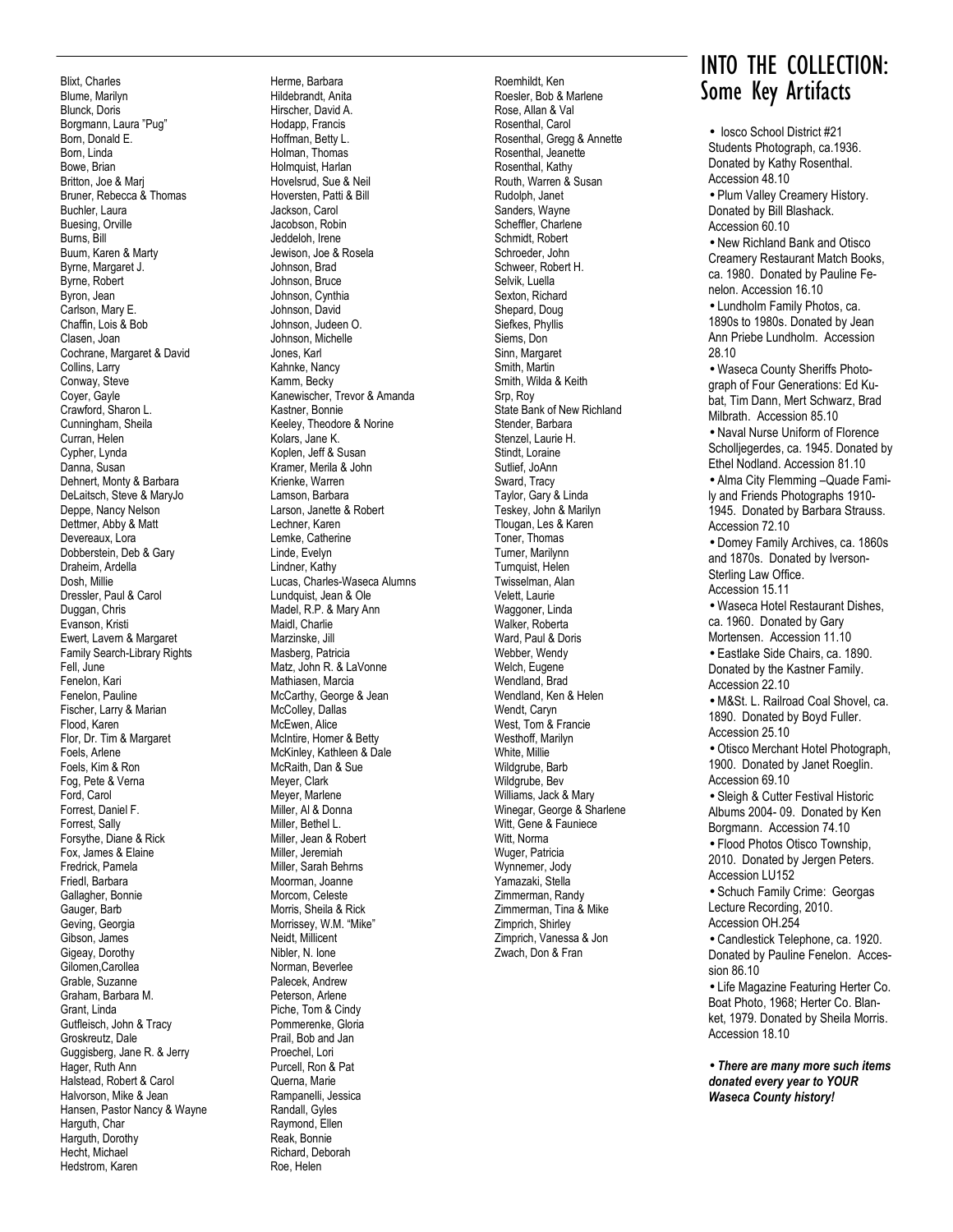## WCHS VOLUNTEERS

Abbe, Boyd All used book donors Allen, Mary Allen, Sharon Anderson, Derek-DNR Arnfelt, Dave & Elise Asp, Maria Bahmer, Kim Baptism River Ramblers Barber, Jim & Edy Bartelt, Mark Batt, Al Bendix, Deanna Berger, Doris Blondie's Restaurant, New Richland Boyce, Bruce Boyer, Audra & Tim Broughten, Jerome Brown Printing Burkum, Page and Jack Buscho, Gwen Chaffin, Lois & Bob Charlie's Hardware CIS Media Center CIS School Auditorium Waseca Senior Center CIS Sixth-graders City of Waseca Parks Dept. Connor, Matt Culligan Water Dulas, Jay Durbin, Brendan Espe, Charles & Kathy Farmamerica Fell, Jeanette Fellowship of Christian Athletes Fenelon, Pauline Ferch, Vern & Karen Fiddles & Flat Tops Foels, Kim Forsythe, Diane Forsythe, Ellery Fostveit, Donna Fox, Jim & Elaine Galvin, Grace Gaytko, Ann Gekkeler, Andy Gekkeler, Harlan Gekkeler, Marlyn Gerdts, Doug Gillespie, Audie Greene, Diann Groebner, Joel Groskreutz, Shirley & Alvin Grotberg, Karen Gundermann, Jolene Hager, Ruth Ann Hecht, Michael Hildebrandt, Anita Hintz, Joanne Hirscher, David for *indexing the World War I book of veterans* Holmquist, Harlan Huelsnitz, Jeff Huercamp, Michael Hunter, Jan Huttmier, John HyVee Jentzen, Hunter Johnson, Jody Johnson, Shanae Jones, Karl Kaelberer, Angie Kanewischer, Trevor

*These individuals, businesses and organizations have donated time, goods or kindness—in some way benefiting WCHS in 2010. When you see them, thank them for supporting Waseca County history! In 2010 there were 2,352 hours recorded.* 

Kastelle, George Kastner, Bonnie Kendall Vance Kiesler, Kal & Barb Kiesler, Steve & Belinda Kieslers' Campground King, Jim & Barb Knudson, Susan Koenigs, Ruth & Roman Kuhns, Eugene Ladwig, Jill Lamson, Barbara LDS Elders Lechner, Karen Leet, Doug Lewer, Henry & Phyllis Lohse, Linda Lundquist, Ole & Jean Madel, Magic Zack Madel, Pete Majkozak, Jan Mary Jo Cristallo Marzinske, Norma & Louis Mathern, Charlie Meister, Ariel Meyer, Clark Meyer, Justine & Mark Miller, Al Miller, Craig & Kathy Moen, Joe Mooney, Joan Morris, Andrea Morris, Erin & Sheila Morris, Rick Oelke, Neta Piche, Tom & Cindy Pribble, John Priebe, Don Puppet Farm Arts, Chris Lutter-Gardella Purcell, Ron & Pat Raimann, Carol Rathmann, Duane Rausch, Bill & Cookie Rethwill, Dr. Wes Roemhildt, Scott & Amy Rohlk, Devyn Rosenthal, Carol Rosenthal, Kathy Roundbank Ruhland, Al Russell, Mike 'Razz' Rutledge, Jerry & Linda Schultz, Ralph, Belle Plaine Band Organ Player Searle, Rod & Ruth Siems, Don SignPro, Owatonna, Smith, Keith Snow, Kris Snow, Paige Southern Minny Buzz Steffen, Bev STS Crews-Darv Tollefson Suemnick, Phyllis Swenson, Dan Taylor, Gary TEAM Academy Charter School Sixth-graders Tesch, Curt Teskey, John Tippy, Jim & Moira Tolzmann, Tracy Tuchel, Carl Twin Cities Shape-Note Singers

Vance, Kendall Wadd, Marita Waldorf Community Center/Waldorf City Council Waseca County Fair Board Waseca County News Waseca Lakes Association Waseca-LeSueur County Library Wegner, Mark Wendland, Hellen & Ken Wildgrube, Bev Williams, Jack & Mary Witt, Norma Wynnemer, Don Youngberg, Katie YSL-WHS students Zimmerman, Tina Zimprich, Jon & Vanessa Zwach, Don





L-R: Don Wynnemer, Rod Searle, Karl Jones, and Dan Swenson were all visiting or working at the museum one day, when we realized that they were our top four volunteers—together representing thousands of volunteer hours for WCHS.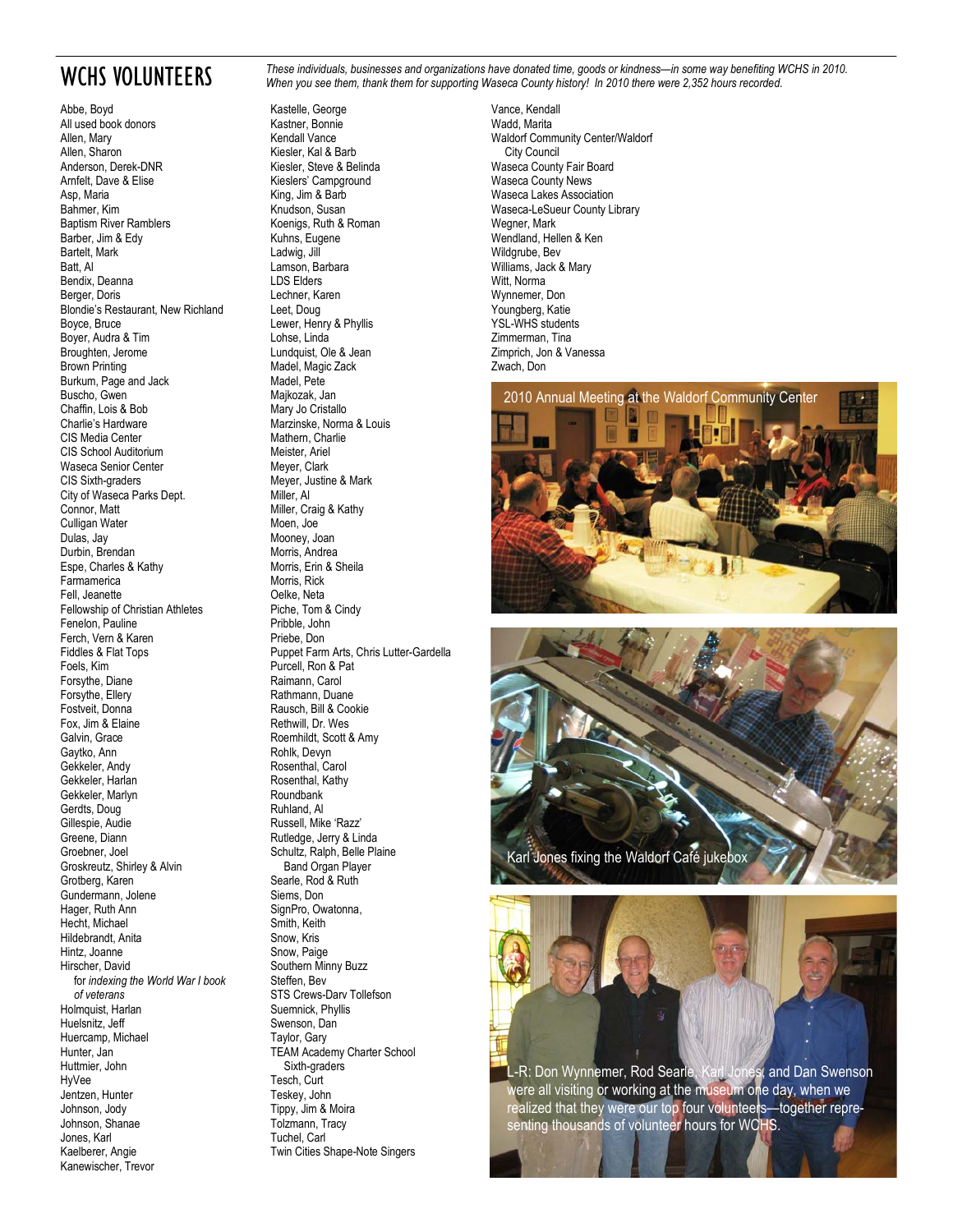### **WASECA COUNTY HISTORICAL SOCIETY Annual Cash Flow Report** For Year Ended December 31, 2010

|                            | Opening Cash Balance(12/31/2009):                   |              | 128,738.29         |
|----------------------------|-----------------------------------------------------|--------------|--------------------|
|                            | Income                                              |              |                    |
|                            | <b>Contributed Support</b>                          |              |                    |
|                            | Appropriations                                      | 73,207.00    | $\hat{\mathbf{a}}$ |
|                            | Donations                                           | 18,733.16    |                    |
|                            | <b>Inkind Donations</b>                             | 171.20       | ₹                  |
|                            | Grant Income                                        | 29,035.74    |                    |
|                            | Memorials                                           | 2,130.00     |                    |
|                            | Designated Pledges Received                         | 100.00       |                    |
|                            | Undesignated Pledges Received                       | 375.00       | Şà.                |
|                            | <b>Earned Revenue</b>                               |              |                    |
|                            | Gift Shop                                           | 3,184.27     |                    |
|                            | Insurance Dividend                                  | 2,423.00     |                    |
|                            | Interest                                            | 2,192.09     |                    |
| Ariel Meister, 2010 intern | Unrealized Investment Gain                          |              |                    |
|                            |                                                     | 10,499.00    |                    |
|                            | Library/Research Fees                               | 1,638.66     |                    |
|                            | Memberships                                         | 9,626.39     |                    |
|                            | Program Income                                      | 4,934.49     |                    |
|                            | Total Income                                        | 158,250.00   | 158,250.00         |
|                            |                                                     |              |                    |
|                            | <b>Expenses</b>                                     |              |                    |
|                            | Advertising                                         | 188.96       |                    |
|                            | <b>Bank Fees/Charges</b>                            | 23.00        |                    |
|                            | <b>Board Functions</b>                              | 464.76       |                    |
|                            | Computers/Website Maint/Repair                      | 1,967.19     |                    |
|                            | Curratorial/Exhibit Supplies                        | 4,034.79     |                    |
|                            | Gift Shop                                           | 5,362.34     |                    |
|                            | Insurance                                           | 5,001.00     |                    |
|                            | <b>Investment Expense</b>                           | 394.00       |                    |
|                            | Library                                             | 1,001.65     |                    |
|                            | Depreciation                                        | 10,354.00    |                    |
|                            | Museum Education & Programs                         | 13,791.21    |                    |
|                            |                                                     |              |                    |
|                            | <b>Office/General Supplies</b>                      | 1,953.29     |                    |
|                            | Payroll                                             | 58,837.72    |                    |
|                            | Payroll Taxes Accrued                               | 401.00       |                    |
|                            | Postage/Shipping                                    | 980.51       |                    |
|                            | Printing/Publications                               | 12.00        |                    |
|                            | Professional & Contract Fees                        | 3,324.00     |                    |
|                            | Professional Memberships                            | 423.00       |                    |
|                            | Repairs & Maintenance                               | 6,178.14     |                    |
| George Kastelle made our   | Staff Development                                   | 230.00       |                    |
| speaker's lectern one      | Telephone                                           | 2,156.98     |                    |
|                            | Travel/Mileage                                      | 625.75       |                    |
| morning!                   | <b>Utilities</b>                                    | 8,492.11     |                    |
|                            | <b>Total Expenses</b>                               | 126, 197.40  | 126,197.40         |
|                            | <b>Adjustments to Reconcile Net Income</b>          |              |                    |
|                            | Capital Equipment Purchased                         | (2,683.00)   |                    |
|                            | Capital Building Improvements                       | (3,841.68)   |                    |
|                            | Net Mkt Value Gain in Funds                         | (10, 499.00) |                    |
|                            | Net Changes in Other Costs                          | 3,893.28     |                    |
|                            | Total Adjustments to Reconcile Net Income(Subtract) |              | $-13,130.40$       |
|                            |                                                     |              |                    |
|                            | Closing Cash Balance - 12/31/2010                   |              | 147,660.49         |
|                            | Unrestricted Funds                                  | 54,778.81    |                    |
|                            | <b>Restricted Funds</b>                             | 17,249.01    |                    |
|                            |                                                     |              |                    |
|                            | Designated Capital Reserves                         | 75,632.67    |                    |
|                            | Closing Cash Balance - 12/31/2010                   | 147,660.49   |                    |
| Don Siems demonstrating    | <b>Subtract Opening Cash Balance - 1/1/2010</b>     | 128,738.29   |                    |
|                            | Net Cash Increase to General Fund - 12/31/2010      |              | 18,922.20          |

Ariel

The rotary knitting machine